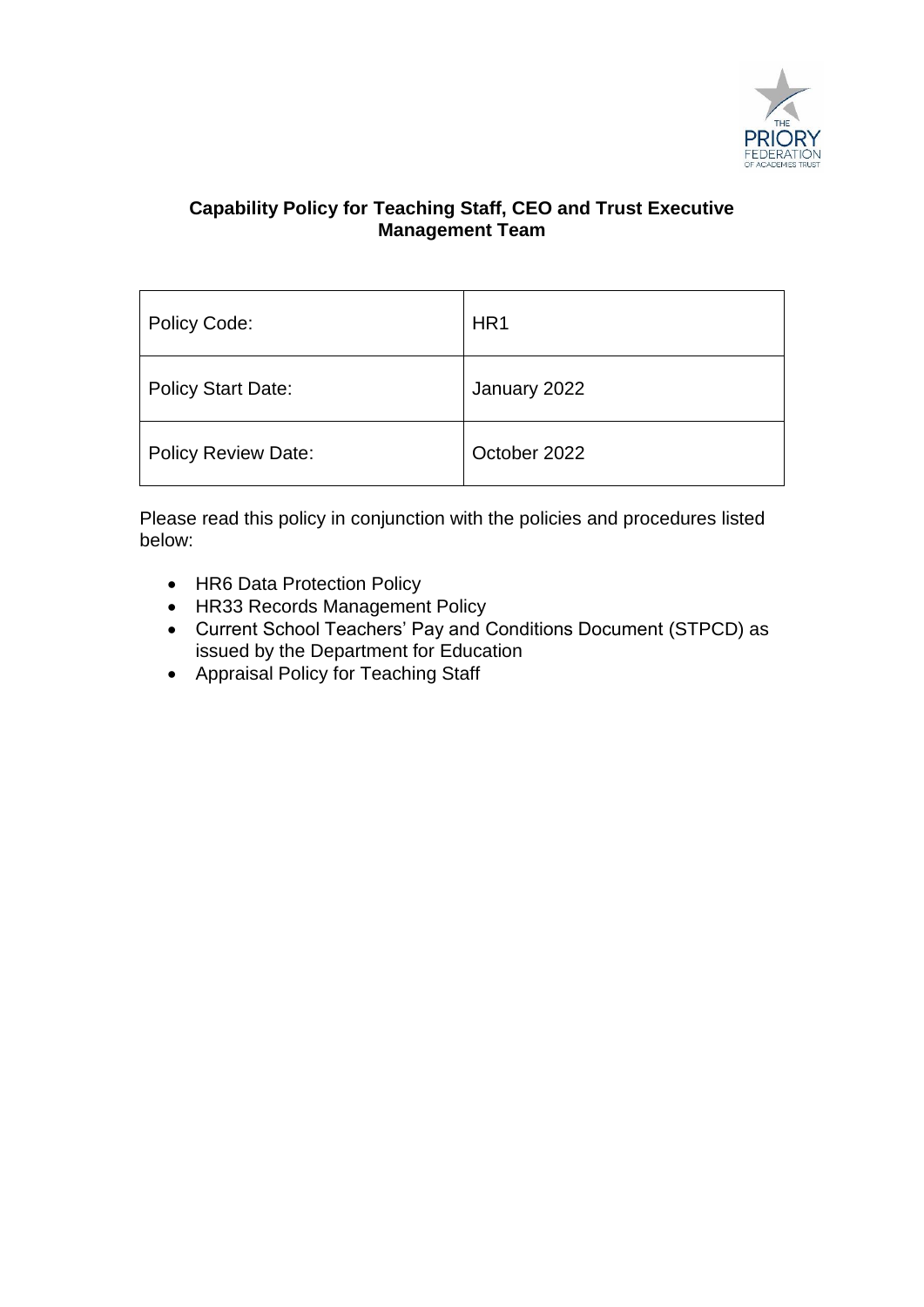**Policy Status:** Approved **Ref.** HR1

Page 1 of 10



# **1 Policy Statement**

- 1.1 This policy has been designed to comply with current legislation and the ACAS Code of Practice on Disciplinary and Grievance Procedures.
- 1.2 References to the Trust or Academy within this policy specifically include all Primary, Secondary and Special Educational Needs academies within the Trust, as well as the Early Years setting at the Priory Witham Academy, Priory Apprenticeships and Lincolnshire SCITT.
- 1.3 This policy does not form part of any employee's contract of employment and it may be amended at any time.

### **2 Roles, Responsibilities and Implementation**

- 2.1 The Pay, Performance and HR Committee has overall responsibility for the effective operation of this policy and for ensuring compliance with the relevant statutory framework. This committee delegates day-to-day responsibility for operating the policy and ensuring its maintenance and review to the Director of Human Resources.
- 2.2 Leaders and Managers have a specific responsibility to ensure the fair application of this policy and all employees are responsible for supporting colleagues and ensuring its success.
- 2.3 All employees are responsible for ensuring their conduct and the quality of their work is of the standard required by the Trust. Headteachers are responsible for ensuring they are aware of this policy and when to deal with issues under the Capability Policy or when to refer matters to the Director of Human Resources.

#### **3 Aims**

- 3.1 To provide a framework within which the Trust can work with employees to improve, maintain and sustain satisfactory standards of performance where underperformance have been raised.
- 3.2 This policy will be applied when informal support as set out in the HR2 Appraisal Policy for Teaching Staff, CEO and Trust Executive Management Team has been provided and the required improvement has not been made.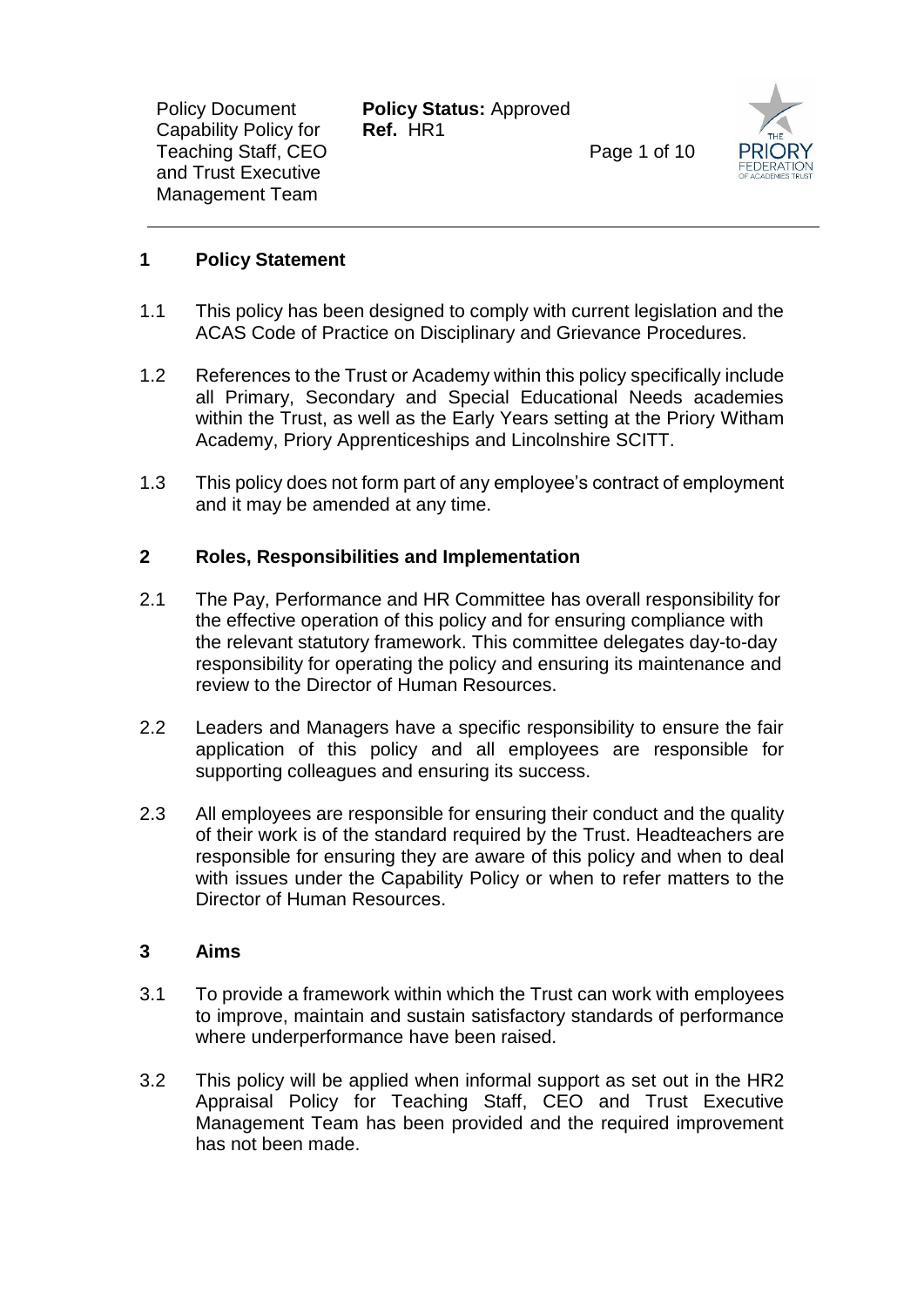**Policy Status:** Approved **Ref.** HR1

Page 2 of 10



3.3 This policy applies to all Teaching Staff, CEO and Trust Executive Management team within the Trust excluding those who are in the 12 month probationary period. It does not apply to agency workers.

# **4 Notification and Procedure for Formal Meetings**

- 4.1 An employee will be given at least five working days' written notice if required to attend a formal meeting under this policy. The notification will contain sufficient information about the concerns regarding performance and their possible consequences (including the possibility of issuing a warning or dismissal) to enable the employee to prepare to answer the case at a formal capability meeting. It will also contain copies of any written evidence; copies of witness statements and details of witnesses attending (if appropriate); the details of the time and place of the meeting; and will advise the employee of their right to be accompanied by a work colleague, a trade union official, or a trade union representative who has been certified by their union as being competent. The representative may present the case on behalf of the employee but may not answer questions on behalf of the employee. Employees are entitled to request an alternative date which is within five days of the original date, if their representative is unable to attend the meeting.
- 4.2 During the meeting, or any other subsequent meeting which could lead to a formal warning [or dismissal], the person conducting the meeting will:
	- identify the professional shortcomings, for example which of the standards expected of teachers are not being met (The Teachers' Standards can be found in the Trust's Appraisal Guide or the School Teacher's Pay and Conditions Document, page 52-55);
	- allow the teacher to respond to concerns about their performance and to make any relevant representations. This may provide new information or a different context to the information/evidence already collected;
	- find out if there are any issues (both in or outside of work) that are affecting their performance that need to be considered;
	- identify what action (including support provided) has been taken to date and what the outcome was;
	- give clear guidance on the improved standard of performance needed to ensure that the teacher can be removed from formal capability procedures (this may include the setting of new personalised approaches to meeting objectives focused on the specific weaknesses that need to be addressed, any success criteria that might be appropriate and the evidence that will be used to assess whether or not the necessary improvement has been made);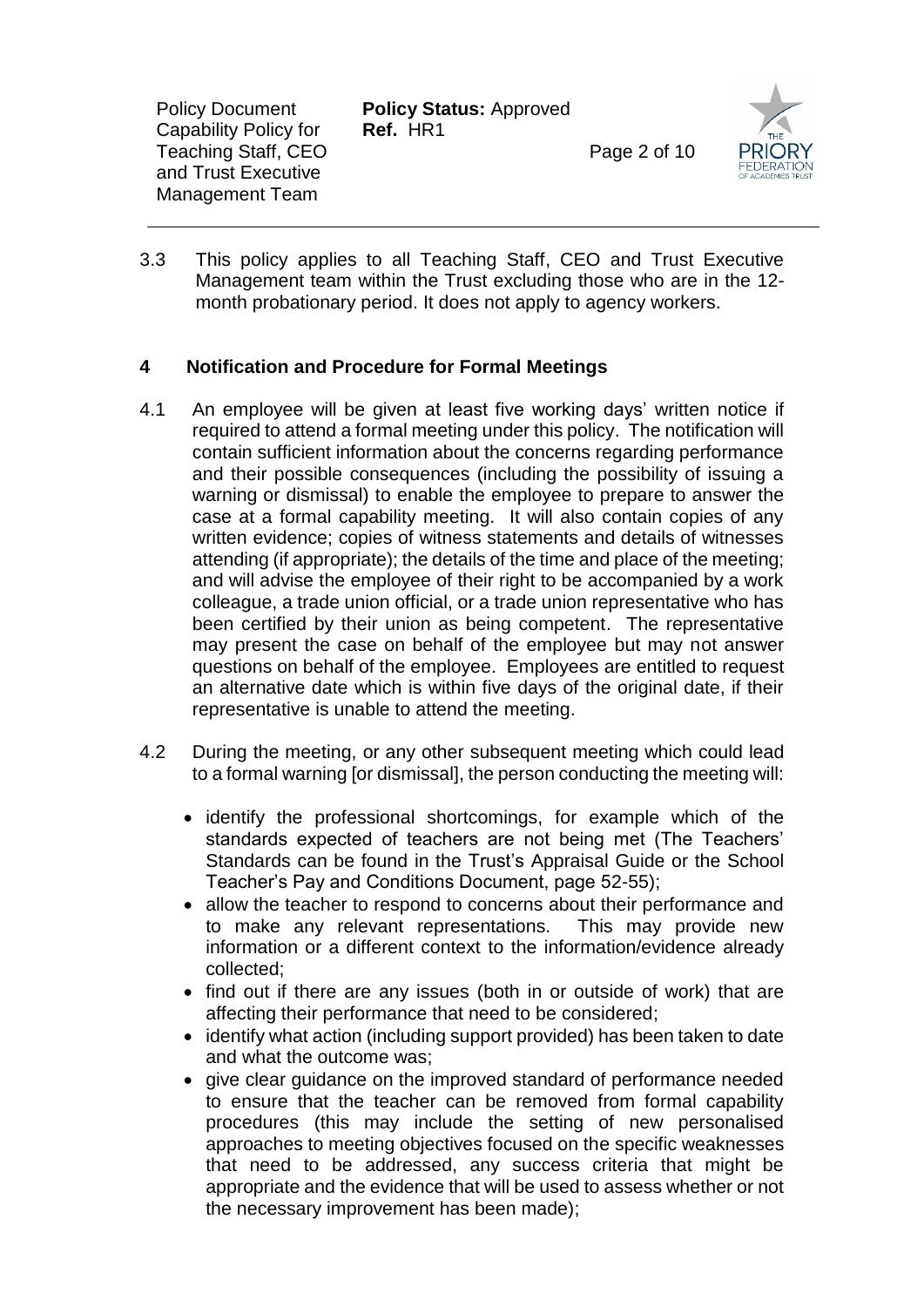**Policy Status:** Approved **Ref.** HR1

Page 3 of 10



- explain any support that will be available to help the teacher improve their performance;
- set out the timetable for improvement and explain how performance will be monitored and reviewed (the Monitoring and Review Period). The timetable will depend on the circumstances of the individual case, in straightforward cases could be 6 weeks, however, in some cases it may be appropriate for a shorter period of 4 weeks to be set. In exceptional circumstances, this period can be extended up to a maximum of 10 weeks;
- the Monitoring and Review period will be reasonable and proportionate ensuring that the arrangements minimise the impact on workload for all parties involved and should provide sufficient opportunity for an improvement to be made;
- warn the teacher formally that failure to improve within the set period could lead to dismissal or other serious implications such as no pay progression.
- 4.3 Notes will be taken of formal meetings and a copy sent to the member of staff. Where a warning is issued, the teacher will be informed in writing of the matters covered in the bullet points above and given information about the timing and handling of the review stage and the procedure and time limits for appealing against the warning. If under performance occurs again shortly after the end of the live period of the warning, we reserve the right to deal with the matter at the same stage of the procedure and not return to earlier stage (including not returning to the Appraisal policy). The implications in relation to pay progression will be set out in writing.

# **5 Stage One Formal Capability Meeting**

- 5.1 Stage one formal capability will only apply where informal support has been provided through the Trust HR2 Appraisal Policy for Teaching Staff, CEO and the Trust Executive Management Team and if that has not resulted in the required improvement.
- 5.2 This meeting is intended to establish the facts. Delegated responsibility will be given for the meeting to be conducted by the following:
	- For Academy Teaching Staff, it will be a senior employee who has been delegated responsibility from the Headteacher, e.g. Head of Department, Deputy Head, Assistant Head.
	- For Central Services Teaching Staff, it will be conducted by a member of the Trust Executive Management, who has not previously been involved, and who has been delegated responsibility from the CEO.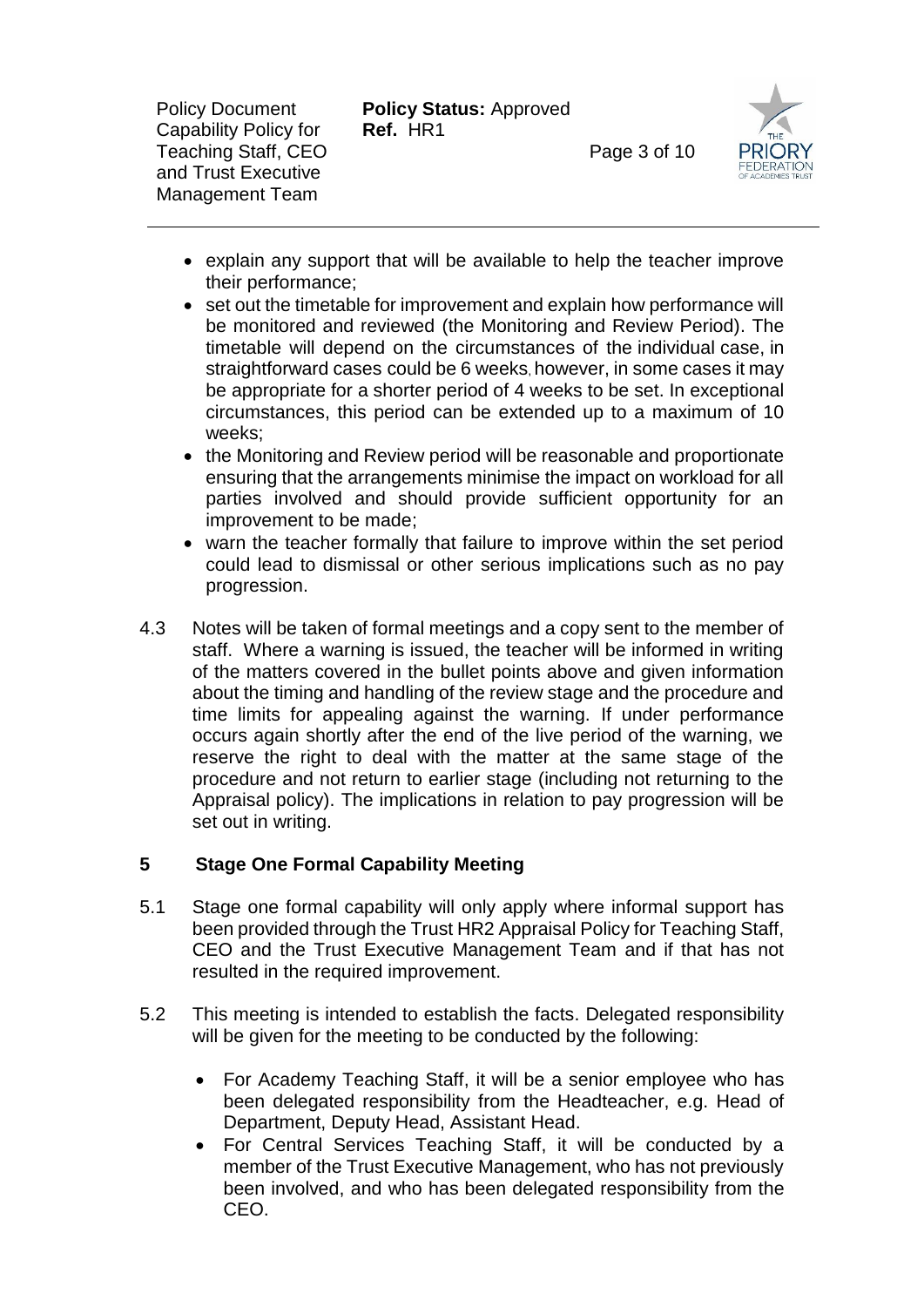**Policy Status:** Approved **Ref.** HR1

Page 4 of 10



- For Headteachers, it will be conducted by the Chair of Governors, who has been delegated authority from the Pay Performance and Human Resources Committee.
- For the Trust Executive Management Team, it will be conducted by an independent external adviser who has been delegated authority from the CEO
- For the CEO, it will be conducted by the Pay Performance and Human Resources Committee.

The employee's line manager or appraiser (if different) may attend the meeting to present the management case. Relevant witnesses may be called by the person conducting the meeting or by the employee. The Academy HR Business Partner will also be present*.*

- 5.3 The person conducting the meeting may conclude that there are insufficient grounds for pursuing the capability issue and that it would be more appropriate to continue to address the remaining concerns through the informal appraisal process. In such cases, the capability procedure will end. The person conducting the meeting may also adjourn the meeting if they decide that further investigation is needed, or to consider if any additional information is required.
- 5.4 Where a warning is issued, the first warning will normally remain active for six months from the end of the monitoring and review period. During this time any further performance concerns will be considered at the next stage of the process. After the active period the warning will remain on the employees personnel file but will be disregarded in deciding the outcome of any future capability proceedings subject to the provision of 4.3 above (not returning to earlier stage).

#### **6. Stage One Monitoring and Review**

- 6.1 A performance monitoring and review period will follow the stage one formal capability meeting. Formal monitoring, evaluation, guidance and support will continue during this period.
- 6.2 At the end of the monitoring and review period the member of staff will be invited to a review meeting, unless they were issued with a final written warning during the monitoring and review period, in which case they will be invited to a stage three decision meeting (see Section 9).

# **7 Stage Two Formal Capability Meeting**

7.1 The review meeting will follow the same notification process and procedure set out in Section 4.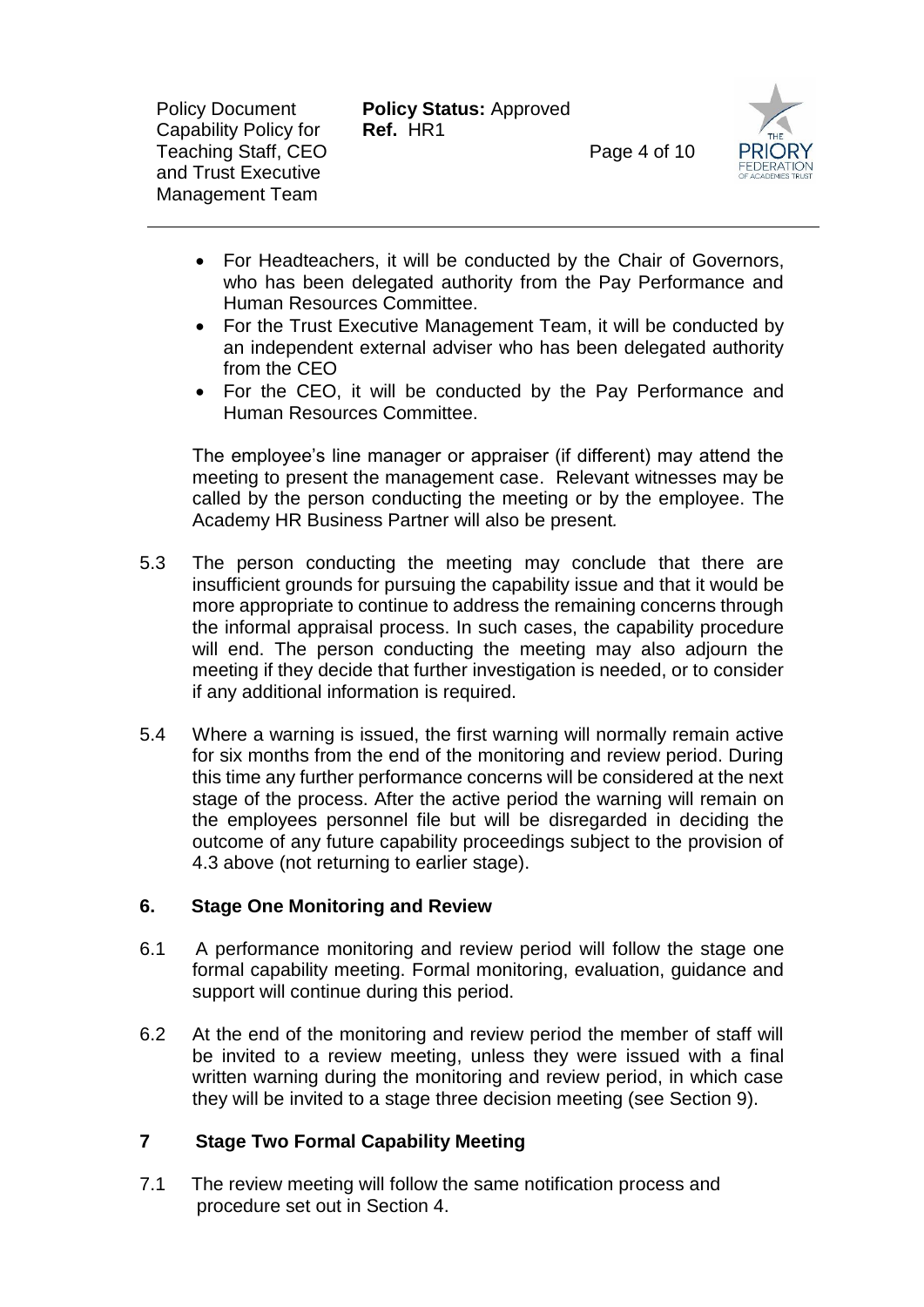**Policy Status:** Approved **Ref.** HR1

Page 5 of 10



- 7.1 The review meeting will be conducted by the same panel as outlined in Section 5.2.
- 7.2 If [at any stage] the person conducting the meeting is satisfied that the teacher has made sufficient improvement and can continue to maintain and sustain all areas of the Teachers' Standards, the capability procedure will cease, the Trust's appraisal process will re-start and the meeting will end.
- 7.3 If the person conducting the formal review meeting decides that some progress has been made and there is confidence that more is likely, it may be appropriate to extend the monitoring and review period up to a maximum of 4 additional weeks.
- 7.4 If no, or insufficient improvement has been made during the stage one monitoring and review period, the teacher will receive a final written warning. A further (stage two) Monitoring and Review Period will follow in accordance with Section 4.
- 7.5 Notes will be taken of formal meetings and a copy sent to the member of staff. Where a final written warning is issued, the member of staff will be informed of any relevant points and that failure to achieve an acceptable standard of performance (within the set timescale) may result in dismissal. During this time any further performance concerns will be addressed at the next stage of the process (stage three). They will also be given information about the handling of the further monitoring and review period and the procedure and time limits for appealing against the final warning. The implications in relation to pay progression will be set out in writing.
- 7.6 Where a final warning is issued, this will normally remain active for 12 months from the end of the further monitoring and review period. During this time any further performance concerns will be addressed at the next stage of the process (stage three). After the active period the warning will remain on the employees personnel file but will be disregarded in deciding the outcome of any future capability proceedings, subject to the provision of 4.3 above (not returning to earlier stage).

# **8 Stage Two Monitoring and Review**

8.1 A performance monitoring and review period will follow the stage two formal capability meeting. Formal monitoring, evaluation, guidance and support will continue during this period.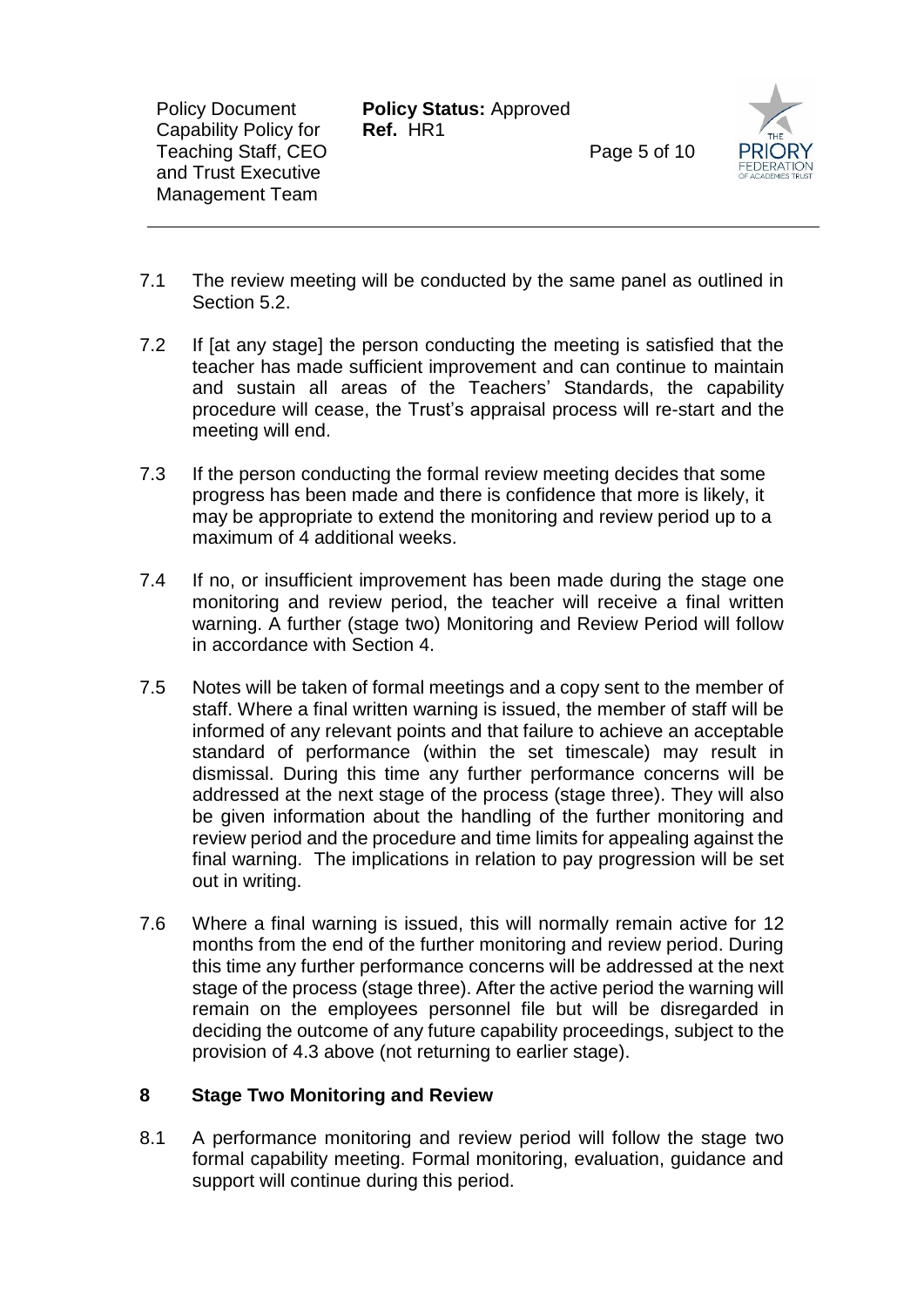**Policy Status:** Approved **Ref.** HR1

Page 6 of 10



- 8.2 At the end of the monitoring and review period the member of staff will be invited to a decision meeting.
- 8.3 At this stage and by agreement with you, instead of progressing to a decision meeting it may be appropriate to consider whether there is a vacant post and if so whether this may be more suited to your capabilities. If there is a vacant post which we agree with you is suitable, this would be a permanent change in role and if the alternative post is at a lower salary level, the substantive lower salary would apply. The capability procedure would cease on commencing in the new post and the appraisal process would re-start.

# **9 Stage Three Formal Capability Decision Meeting**

- 9.1 The decision meeting will follow the same notification process and procedure as set out in Section 4. The decision meeting will usually be conducted by the following:
	- For Academy Teaching Staff, it will be the Headteacher if they have not previously been involved.
	- For Central Service Teaching Staff, it will be conducted by the CEO.
	- For Headteachers, it will be conducted by the CEO who has been delegated authority from the Pay Performance and Human Resources Committee.
	- For the Trust Executive Management Team, it will be conducted by the CEO.
	- For the CEO, it will be conducted by the Trust Board.

The employee's line manager or appraiser (if different) may attend the meeting to present the management case. The Director of Human Resources will be also be present.

9.2 If an acceptable standard of performance has been achieved during the further stage two monitoring and review period, the capability procedure will end and the appraisal process will re-start. If performance is deemed to have improved but not reached the required standard a further monitoring and review period can be imposed. There will be a further decision meeting at the end of that extended monitoring and review period. If performance remains unsatisfactory and of serious concern, the decision to dismiss may be made by the Headteacher (if they have delegated authority from the Priory Federation of Academies Trust), or a further recommendation will be sent to the Chief Executive Officer (CEO).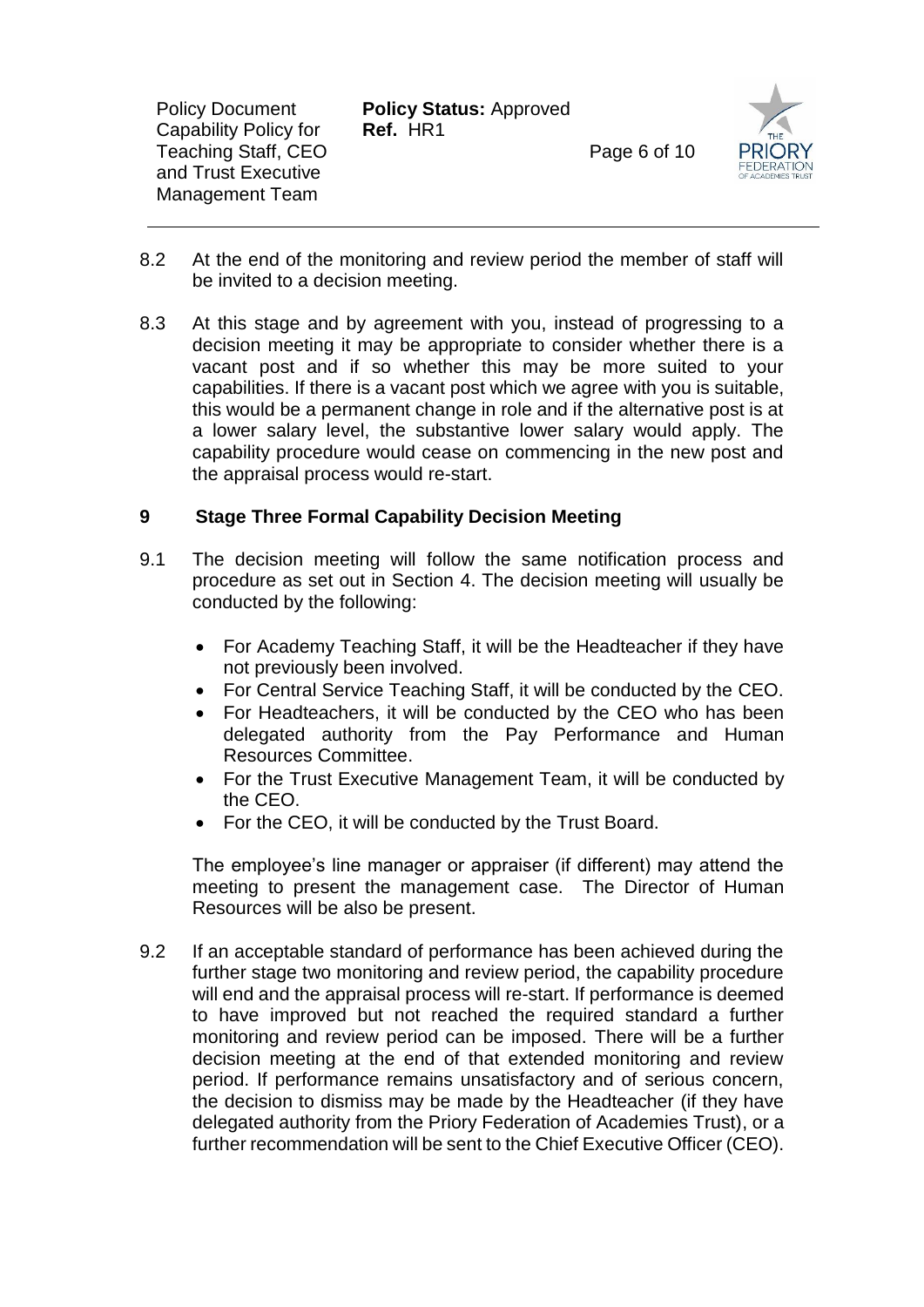**Policy Status:** Approved **Ref.** HR1

Page 7 of 10



9.3 The teacher will be informed in writing as soon as possible of the reasons for the dismissal, the date on which the employment contract will end, the appropriate period of notice and their right of appeal.

# **10 Dismissal**

10.1 Once the decision to dismiss has been taken, the CEO/Headteacher, who has delegated authority, will confirm to the individual in writing as soon as possible of the dismissal, the reasons for the dismissal, the date on which the employment contract will end, the appropriate period of notice and the teacher's right of appeal.

# **11 Appeal**

- 11.1 If the employee feels that a decision to dismiss them, or other action taken against them (including warnings)*,* is wrong or unjust, they may appeal. The appeal should be in writing to the following:
	- For Academy Teaching Staff, the appeal should be sent to the CEO
	- For Central Service Teaching Staff, Headteachers and the Trust Executive Management Team the appeal should be sent to the Pay Performance and Human Resources Committee.
	- For the CEO, the appeal should be sent to the Chair of Trustees.

This should be sent within working five days of the decision and s out clearly state the grounds for appeal. Appeals will be heard without unreasonable delay and, where possible, at an agreed time and place. The same arrangements as set out for formal meetings earlier in this policy in relation to notification and the right to be accompanied by a work colleague, a trade union official, or a trade union representative who has been certified by their union as being competent, apply.

- 11.2 The appeal will be dealt with impartially by the relevant person as per section 11.1.
- 11.3 The individual will be informed in writing of the results of the appeal hearing as soon as possible.
- 11.4 There is no further right of appeal against the sanction or dismissal within The Priory Federation of Academies Trust.

# **12 General Principles Underlying This Policy**

12.1 **Confidentiality**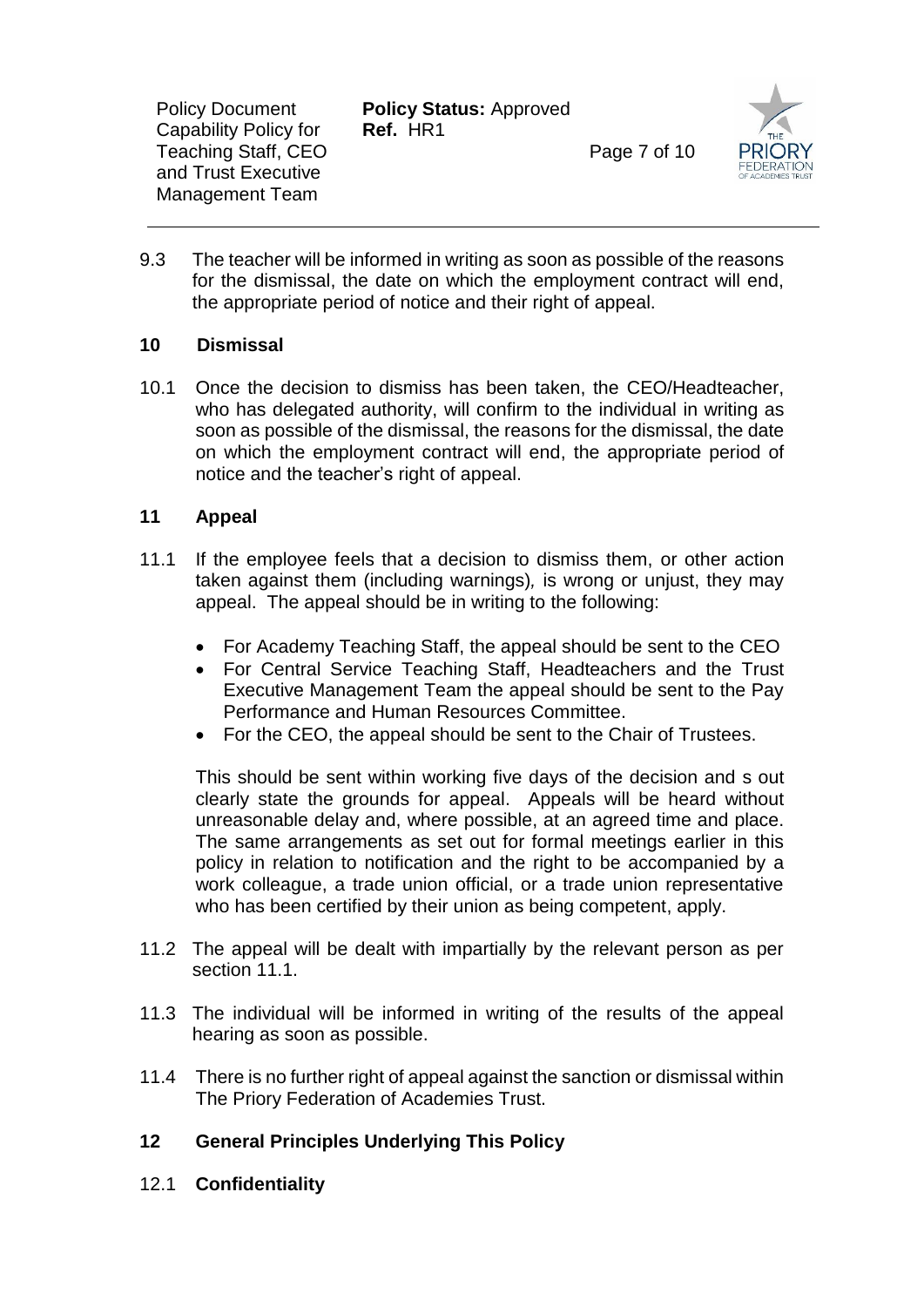| <b>Policy Document</b><br>Capability Policy for<br><b>Teaching Staff, CEO</b><br>and Trust Executive<br><b>Management Team</b> | <b>Policy Status: Approved</b><br>Ref. HR1 | Page 8 of 10 | <b>THE</b><br><b>PRIOR</b><br><b>FEDERATI</b><br>OF ACADEMIES T |
|--------------------------------------------------------------------------------------------------------------------------------|--------------------------------------------|--------------|-----------------------------------------------------------------|
|--------------------------------------------------------------------------------------------------------------------------------|--------------------------------------------|--------------|-----------------------------------------------------------------|

The Appraisal and Capability processes will be treated with confidentiality. However, it needs to be recognised that in supporting employees through this process, some degree of information sharing is likely to be necessary to be necessary to quality-assure the operation and effectiveness of the process.

# 12.2 **Consistency of Treatment and Fairness**

The Trust is committed to ensuring consistency of treatment and fairness. It will abide by all relevant equality legislation, including the duty to make reasonable adjustments for disabled teachers. The Trust is aware of the guidance on the Equality Act 2010 issued by the Department for Education.

#### 12.3 **Definitions**

Unless indicated otherwise, all references to "teacher" include academy and central services teachers, subject and other teaching middle leaders, Deputy Headteachers and Assistant Headteachers. The Trust Executive Management Team includes Directors or Leaders on support Staff and Teaching Contracts.

#### 12.4 **Delegation**

Normal rules apply in respect of the delegation of functions by the Trust and Headteachers.

#### 12.5 **Grievances**

Where a member of staff raises a grievance during the operation of the capability policy, the capability process may be temporarily suspended in order to deal with the grievance. Where the grievance and capability cases are related, it may be appropriate to deal with both issues concurrently, and at the same meeting.

#### 12.6 **Sickness**

If long-term sickness absence appears to have been triggered by the commencement of monitoring or a formal capability procedure, the case will be dealt with in accordance with The Priory Federation of Academies Trust's Absence Policy HR18. In some cases, it may be appropriate to seek occupational health advice to determine the appropriateness or otherwise of continuing with the formal process and for monitoring and/or formal procedures to continue during a period of sickness absence.

# 12.7 **Monitoring and Evaluation**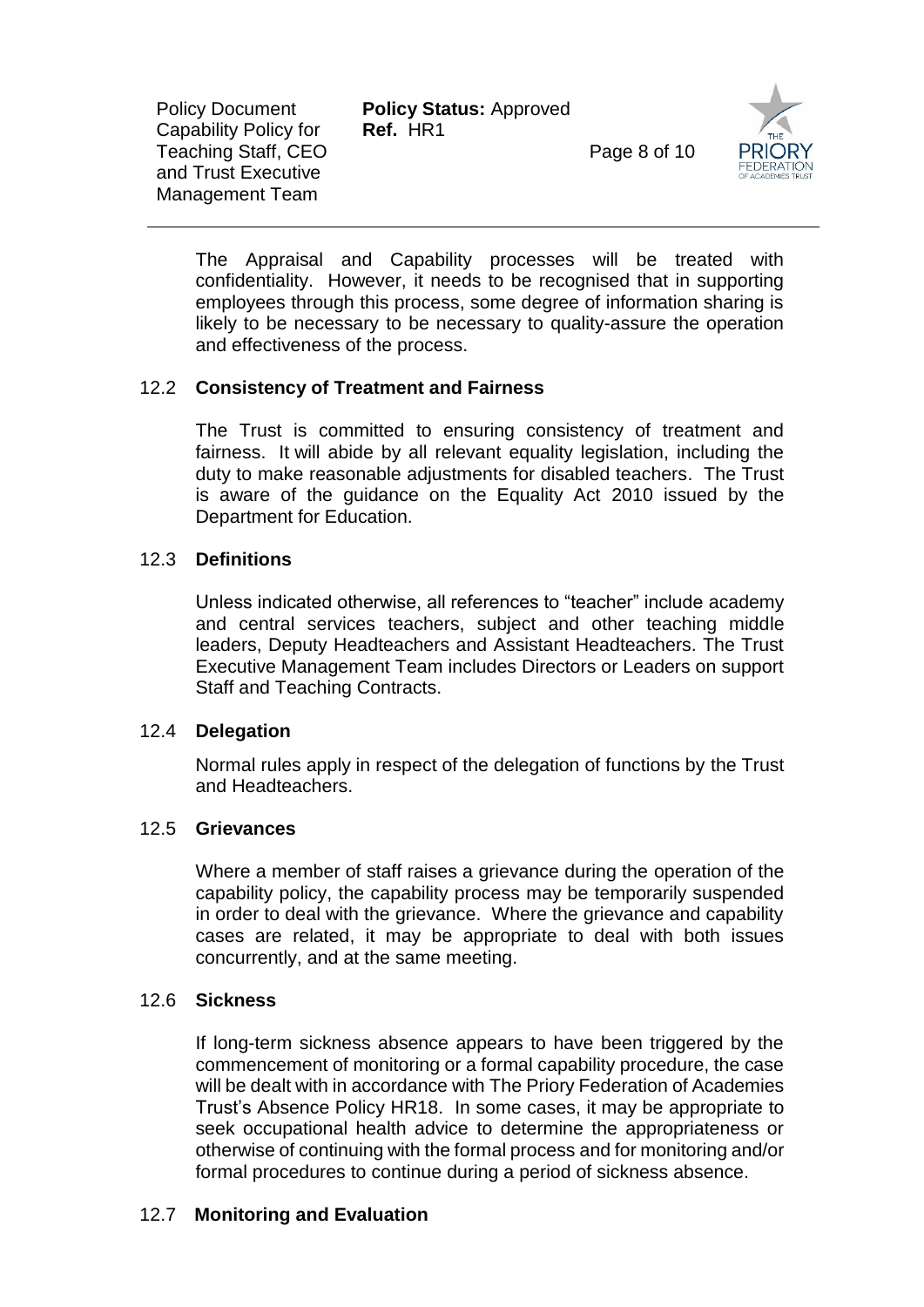**Policy Status:** Approved **Ref.** HR1

Page 9 of 10



The Trust and Headteacher will monitor the operation and effectiveness of the Academy's appraisal and capability arrangements.

### 12.8 **Retention**

Please see Records Management Policy HR33 for more information.

### **13 Policy Review**

This policy is reviewed annually by the Trust in accordance with the STPCD. We will monitor the application and outcomes of this policy to ensure it is working effectively.

### **14 Policy amendment**

This policy may only be amended or withdrawn by The Priory Federation of Academies Trust.